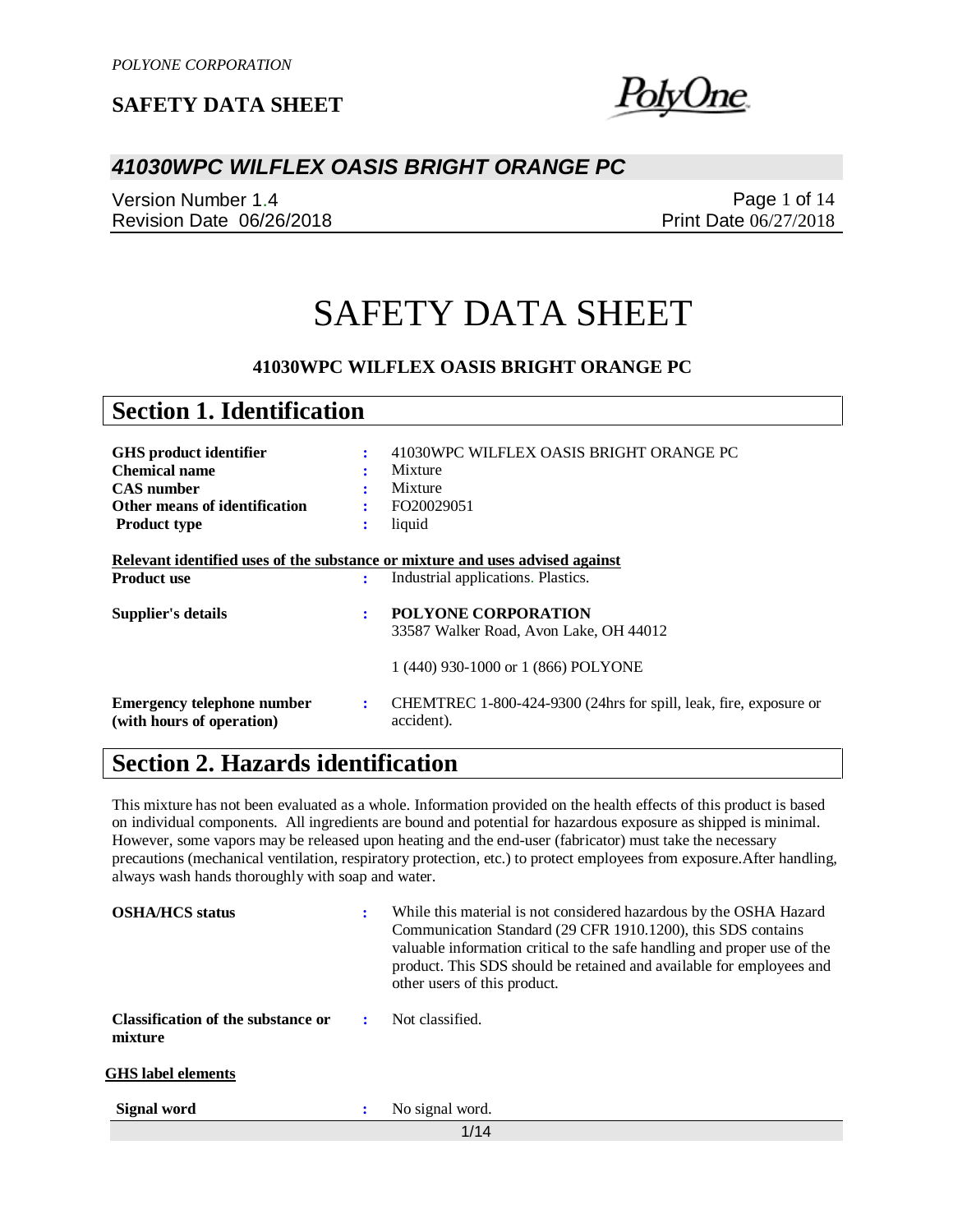<u>hne </u>

### *41030WPC WILFLEX OASIS BRIGHT ORANGE PC*

Version Number 1.4 Revision Date 06/26/2018

Page 2 of 14 Print Date 06/27/2018

**Hazard statements :** No known significant effects or critical hazards.

#### **Precautionary statements**

| <b>General</b>                     | Not applicable. |
|------------------------------------|-----------------|
| <b>Prevention</b>                  | Not applicable. |
| <b>Response</b>                    | Not applicable. |
| <b>Storage</b>                     | Not applicable. |
| <b>Disposal</b>                    | Not applicable. |
| <b>Supplemental label elements</b> | None known.     |
| Hazards not otherwise classified   | None known.     |

# **Section 3. Composition/information on ingredients**

| Substance/mixture             | Substance  |
|-------------------------------|------------|
| <b>Chemical name</b>          | Mixture    |
| Other means of identification | FO20029051 |

#### **CAS number/other identifiers**

 **CAS number :** Mixture

Any concentration shown as a range is to protect confidentiality or is due to batch variation.

**There are no ingredients present which, within the current knowledge of the supplier and in the concentrations applicable, are classified as hazardous to health or the environment and hence require reporting in this section.**

**Occupational exposure limits, if available, are listed in Section 8.**

## **Section 4. First aid measures**

#### **Description of necessary first aid measures**

| Eye contact         |   | Immediately flush eyes with plenty of water, occasionally lifting the<br>upper and lower eyelids. Check for and remove any contact lenses.<br>Get medical attention if irritation occurs. |
|---------------------|---|-------------------------------------------------------------------------------------------------------------------------------------------------------------------------------------------|
| <b>Inhalation</b>   | : | Remove victim to fresh air and keep at rest in a position comfortable<br>for breathing. Get medical attention if symptoms occur.                                                          |
| <b>Skin contact</b> | ÷ | Flush contaminated skin with plenty of water. Remove contaminated<br>clothing and shoes. Get medical attention if symptoms occur.                                                         |
| Ingestion           |   | Wash out mouth with water. Remove victim to fresh air and keep at                                                                                                                         |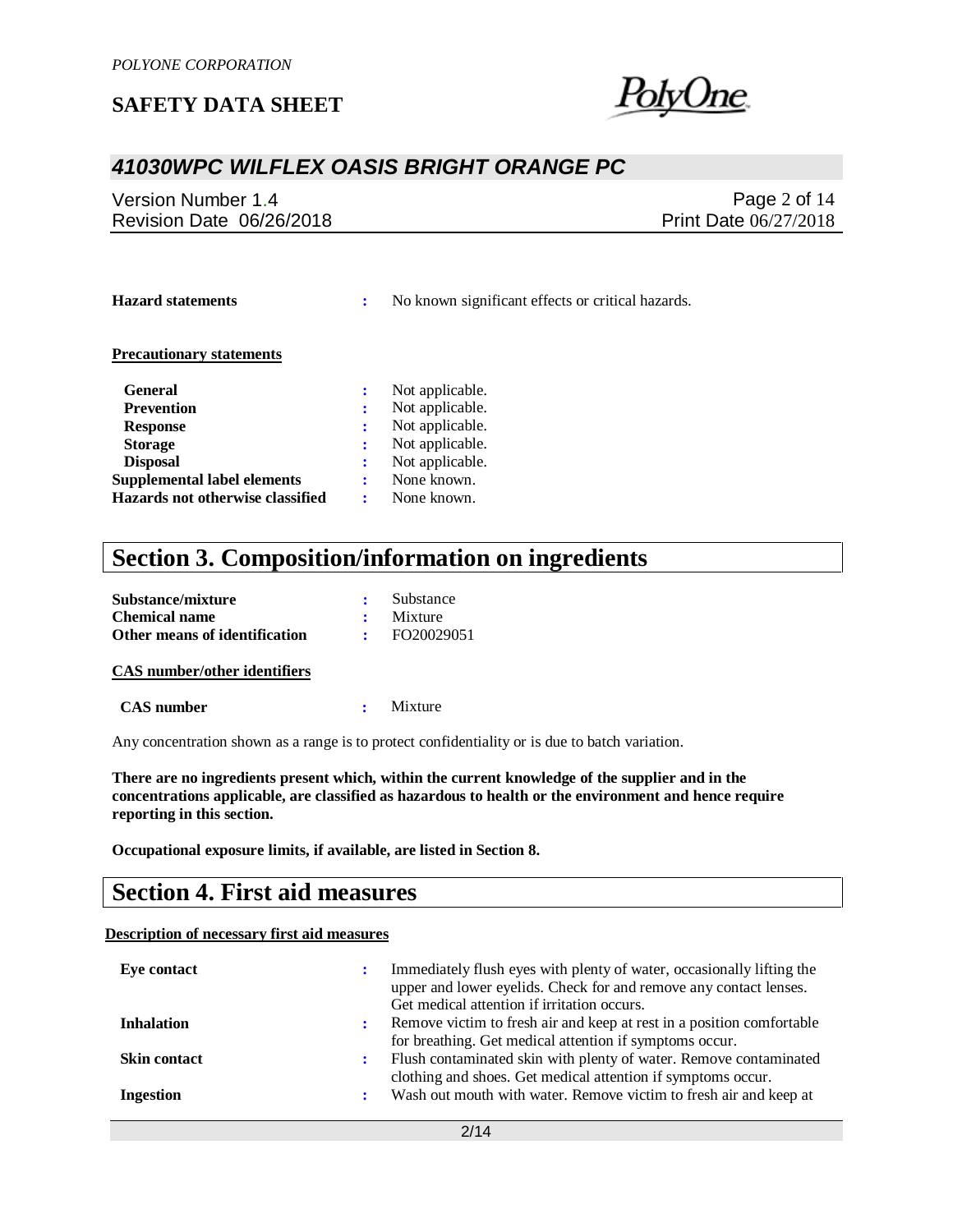

# *41030WPC WILFLEX OASIS BRIGHT ORANGE PC*

Version Number 1.4 Revision Date 06/26/2018

Page 3 of 14 Print Date 06/27/2018

rest in a position comfortable for breathing. If material has been swallowed and the exposed person is conscious, give small quantities of water to drink. Do not induce vomiting unless directed to do so by medical personnel. Get medical attention if symptoms occur.

#### **Most important symptoms/effects, acute and delayed**

#### **Potential acute health effects**

| Eye contact                       | No known significant effects or critical hazards.<br>÷                                                                            |
|-----------------------------------|-----------------------------------------------------------------------------------------------------------------------------------|
| <b>Inhalation</b>                 | No known significant effects or critical hazards.                                                                                 |
| <b>Skin contact</b>               | No known significant effects or critical hazards.<br>:                                                                            |
| <b>Ingestion</b>                  | No known significant effects or critical hazards.<br>÷                                                                            |
| Over-exposure signs/symptoms      |                                                                                                                                   |
| <b>Eye contact</b>                | No specific data.<br>$\ddot{\cdot}$                                                                                               |
| <b>Inhalation</b>                 | No specific data.<br>$\ddot{\cdot}$                                                                                               |
| <b>Skin contact</b>               | No specific data.<br>÷                                                                                                            |
| <b>Ingestion</b>                  | No specific data.<br>÷                                                                                                            |
|                                   | Indication of immediate medical attention and special treatment needed, if necessary                                              |
| Notes to physician                | Treat symptomatically. Contact poison treatment specialist<br>÷<br>immediately if large quantities have been ingested or inhaled. |
| <b>Specific treatments</b>        | No specific treatment.<br>÷                                                                                                       |
| <b>Protection of first-aiders</b> | No action shall be taken involving any personal risk or without<br>÷<br>suitable training.                                        |

**See toxicological information (Section 11)**

## **Section 5. Firefighting measures**

#### **Extinguishing media**

| Suitable extinguishing media<br>Unsuitable extinguishing media                                      |   | In case of fire, use water spray (fog), foam, dry chemical or $CO2$ .<br>None known.                        |
|-----------------------------------------------------------------------------------------------------|---|-------------------------------------------------------------------------------------------------------------|
| Specific hazards arising from the<br>chemical<br><b>Hazardous</b> thermal<br>decomposition products | ÷ | In a fire or if heated, a pressure increase will occur and the container<br>may burst.<br>No specific data. |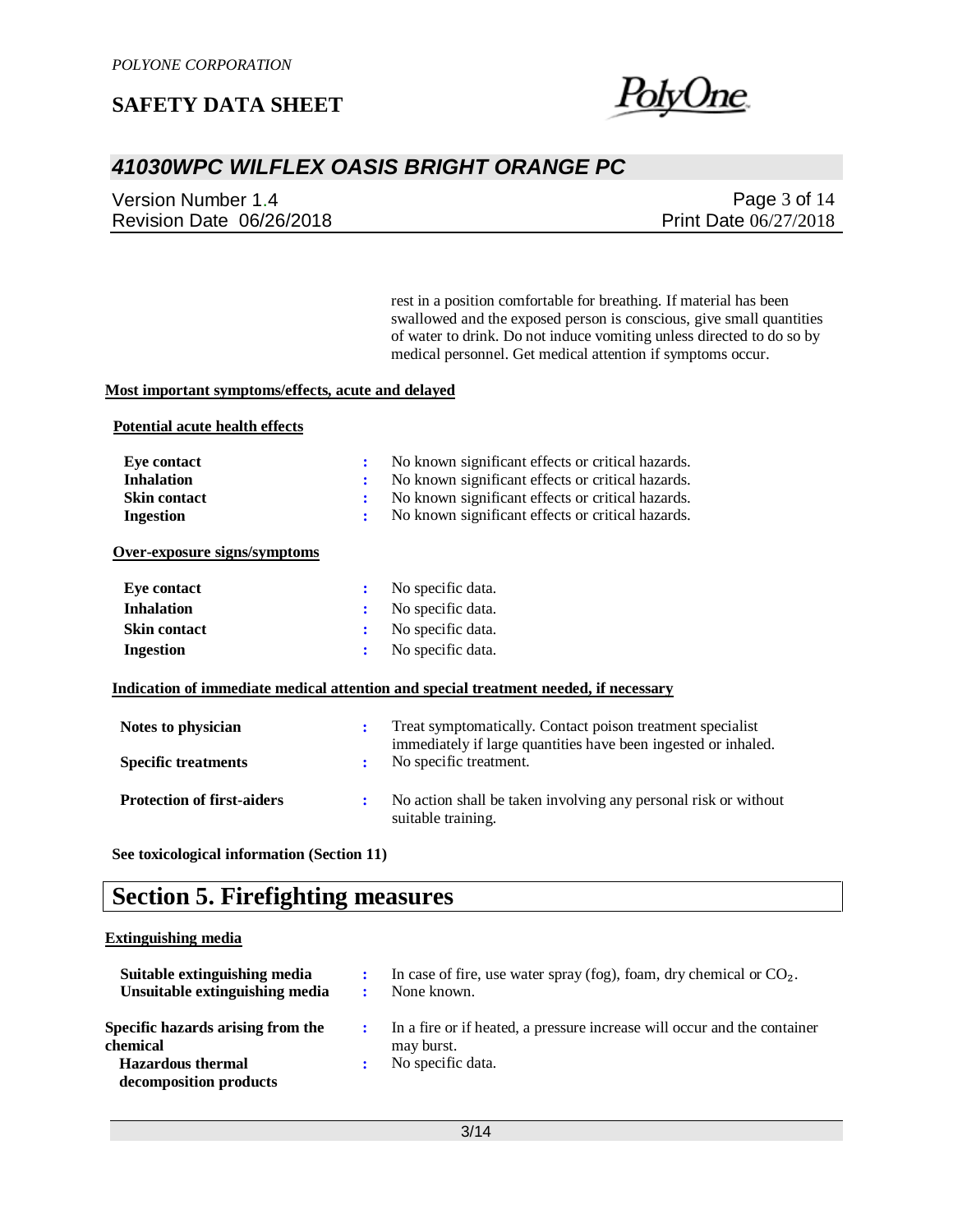

# *41030WPC WILFLEX OASIS BRIGHT ORANGE PC*

| Page 4 of $14$               |
|------------------------------|
| <b>Print Date 06/27/2018</b> |
|                              |
|                              |

| Special protective actions for fire- | Promptly isolate the scene by removing all persons from the vicinity       |
|--------------------------------------|----------------------------------------------------------------------------|
| <b>fighters</b>                      | of the incident if there is a fire. No action shall be taken involving any |
|                                      | personal risk or without suitable training.                                |
| Special protective equipment for     | Fire-fighters should wear appropriate protective equipment and self-       |
| fire-fighters                        | contained breathing apparatus (SCBA) with a full face-piece operated       |

in positive pressure mode.

# **Section 6. Accidental release measures**

#### **Personal precautions, protective equipment and emergency procedures**

| For non-emergency personnel                           | ÷                    | No action shall be taken involving any personal risk or without<br>suitable training. Evacuate surrounding areas. Keep unnecessary and<br>unprotected personnel from entering. Do not touch or walk through<br>spilled material. Put on appropriate personal protective equipment.                                                                                                                                                                                                                                                                                                             |
|-------------------------------------------------------|----------------------|------------------------------------------------------------------------------------------------------------------------------------------------------------------------------------------------------------------------------------------------------------------------------------------------------------------------------------------------------------------------------------------------------------------------------------------------------------------------------------------------------------------------------------------------------------------------------------------------|
| For emergency responders                              | ÷                    | If specialized clothing is required to deal with the spillage, take note<br>of any information in Section 8 on suitable and unsuitable materials.<br>See also the information in "For non-emergency personnel".                                                                                                                                                                                                                                                                                                                                                                                |
| <b>Environmental precautions</b>                      | ÷                    | Avoid dispersal of spilled material and runoff and contact with soil,<br>waterways, drains and sewers. Inform the relevant authorities if the<br>product has caused environmental pollution (sewers, waterways, soil<br>or air).                                                                                                                                                                                                                                                                                                                                                               |
| Methods and materials for containment and cleaning up |                      |                                                                                                                                                                                                                                                                                                                                                                                                                                                                                                                                                                                                |
| <b>Small spill</b>                                    | $\ddot{\phantom{a}}$ | Stop leak if without risk. Move containers from spill area. Dilute with<br>water and mop up if water-soluble. Alternatively, or if water-<br>insoluble, absorb with an inert dry material and place in an appropriate<br>waste disposal container. Dispose of via a licensed waste disposal<br>contractor.                                                                                                                                                                                                                                                                                     |
| Large spill                                           | $\ddot{\cdot}$       | Stop leak if without risk. Move containers from spill area. Prevent<br>entry into sewers, water courses, basements or confined areas. Wash<br>spillages into an effluent treatment plant or proceed as follows.<br>Contain and collect spillage with non-combustible, absorbent material<br>e.g. sand, earth, vermiculite or diatomaceous earth and place in<br>container for disposal according to local regulations (see Section 13).<br>Dispose of via a licensed waste disposal contractor. Note: see Section<br>1 for emergency contact information and Section 13 for waste<br>disposal. |

# **Section 7. Handling and storage**

#### **Precautions for safe handling**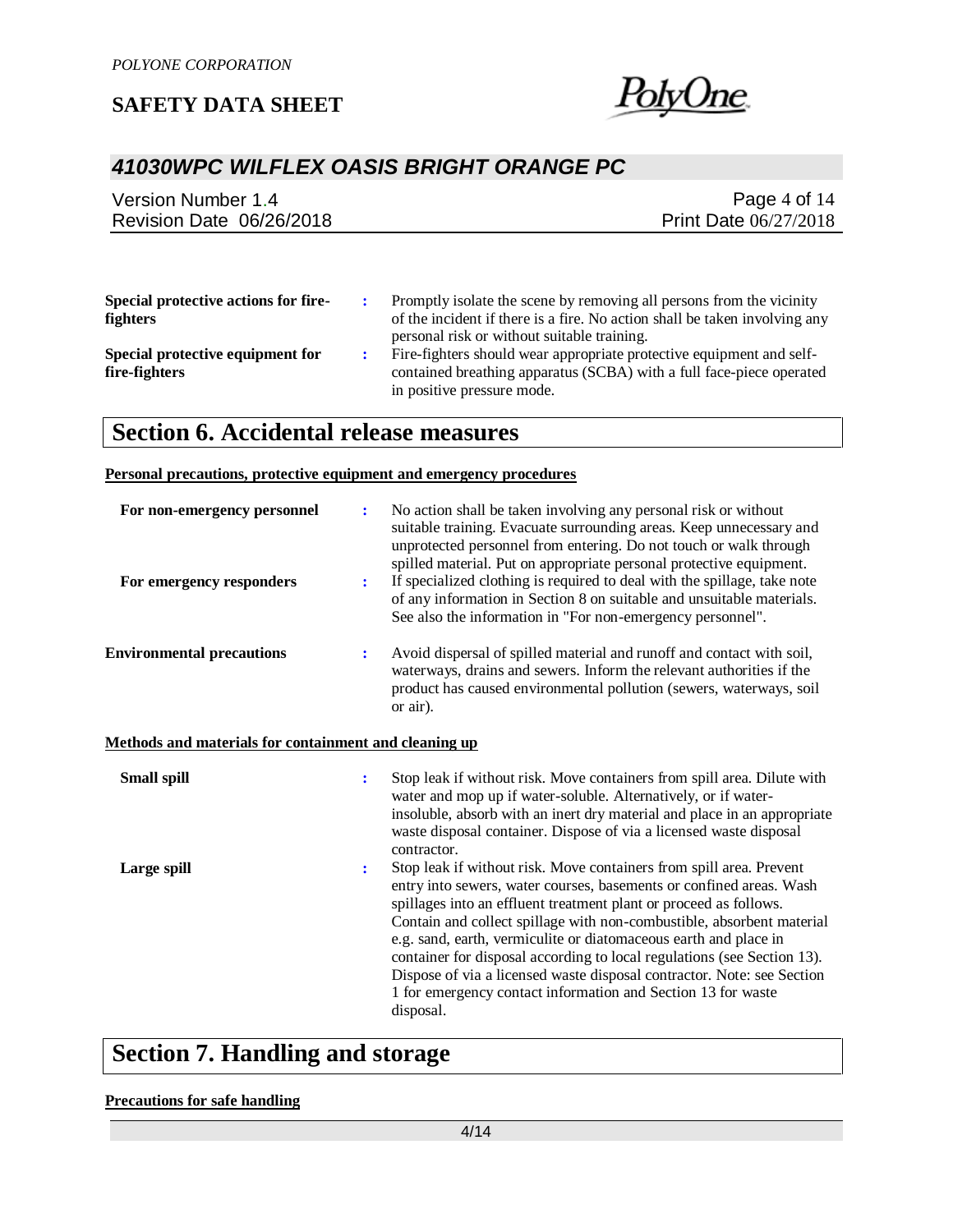

# *41030WPC WILFLEX OASIS BRIGHT ORANGE PC*

| Version Number 1.4       | Page 5 of 14                 |
|--------------------------|------------------------------|
| Revision Date 06/26/2018 | <b>Print Date 06/27/2018</b> |

| <b>Protective measures</b><br>Advice on general occupational<br>hygiene | Put on appropriate personal protective equipment (see Section 8).<br>Eating, drinking and smoking should be prohibited in areas where this<br>material is handled, stored and processed. Workers should wash hands                                                                                                                                                                                                                                                                                             |
|-------------------------------------------------------------------------|----------------------------------------------------------------------------------------------------------------------------------------------------------------------------------------------------------------------------------------------------------------------------------------------------------------------------------------------------------------------------------------------------------------------------------------------------------------------------------------------------------------|
|                                                                         | and face before eating, drinking and smoking. Remove contaminated<br>clothing and protective equipment before entering eating areas. See<br>also Section 8 for additional information on hygiene measures.                                                                                                                                                                                                                                                                                                     |
| Conditions for safe storage,<br>including any incompatibilities         | Store in accordance with local regulations. Store in original container<br>protected from direct sunlight in a dry, cool and well-ventilated area,<br>away from incompatible materials (see Section 10) and food and<br>drink. Keep container tightly closed and sealed until ready for use.<br>Containers that have been opened must be carefully resealed and kept<br>upright to prevent leakage. Do not store in unlabeled containers. Use<br>appropriate containment to avoid environmental contamination. |

# **Section 8. Exposure controls/personal protection**

#### **Control parameters**

#### **Occupational exposure limits**

| <b>Ingredient name</b>                                                     |        | <b>Exposure limits</b>                                                                                                                                                                                                                                                                                                                                                                                                                                                  |
|----------------------------------------------------------------------------|--------|-------------------------------------------------------------------------------------------------------------------------------------------------------------------------------------------------------------------------------------------------------------------------------------------------------------------------------------------------------------------------------------------------------------------------------------------------------------------------|
| Miscellaneous Compounds                                                    |        | None.                                                                                                                                                                                                                                                                                                                                                                                                                                                                   |
| Appropriate engineering controls<br><b>Environmental exposure controls</b> | ÷<br>÷ | Good general ventilation should be sufficient to control worker<br>exposure to airborne contaminants.<br>Emissions from ventilation or work process equipment should be<br>checked to ensure they comply with the requirements of<br>environmental protection legislation. In some cases, fume scrubbers,<br>filters or engineering modifications to the process equipment will be<br>necessary to reduce emissions to acceptable levels.                               |
| <b>Individual protection measures</b>                                      |        |                                                                                                                                                                                                                                                                                                                                                                                                                                                                         |
| <b>Hygiene</b> measures<br><b>Eye/face protection</b>                      | ÷<br>÷ | Wash hands, forearms and face thoroughly after handling chemical<br>products, before eating, smoking and using the lavatory and at the end<br>of the working period. Appropriate techniques should be used to<br>remove potentially contaminated clothing. Wash contaminated<br>clothing before reusing. Ensure that eyewash stations and safety<br>showers are close to the workstation location.<br>Safety eyewear complying with an approved standard should be used |
|                                                                            |        |                                                                                                                                                                                                                                                                                                                                                                                                                                                                         |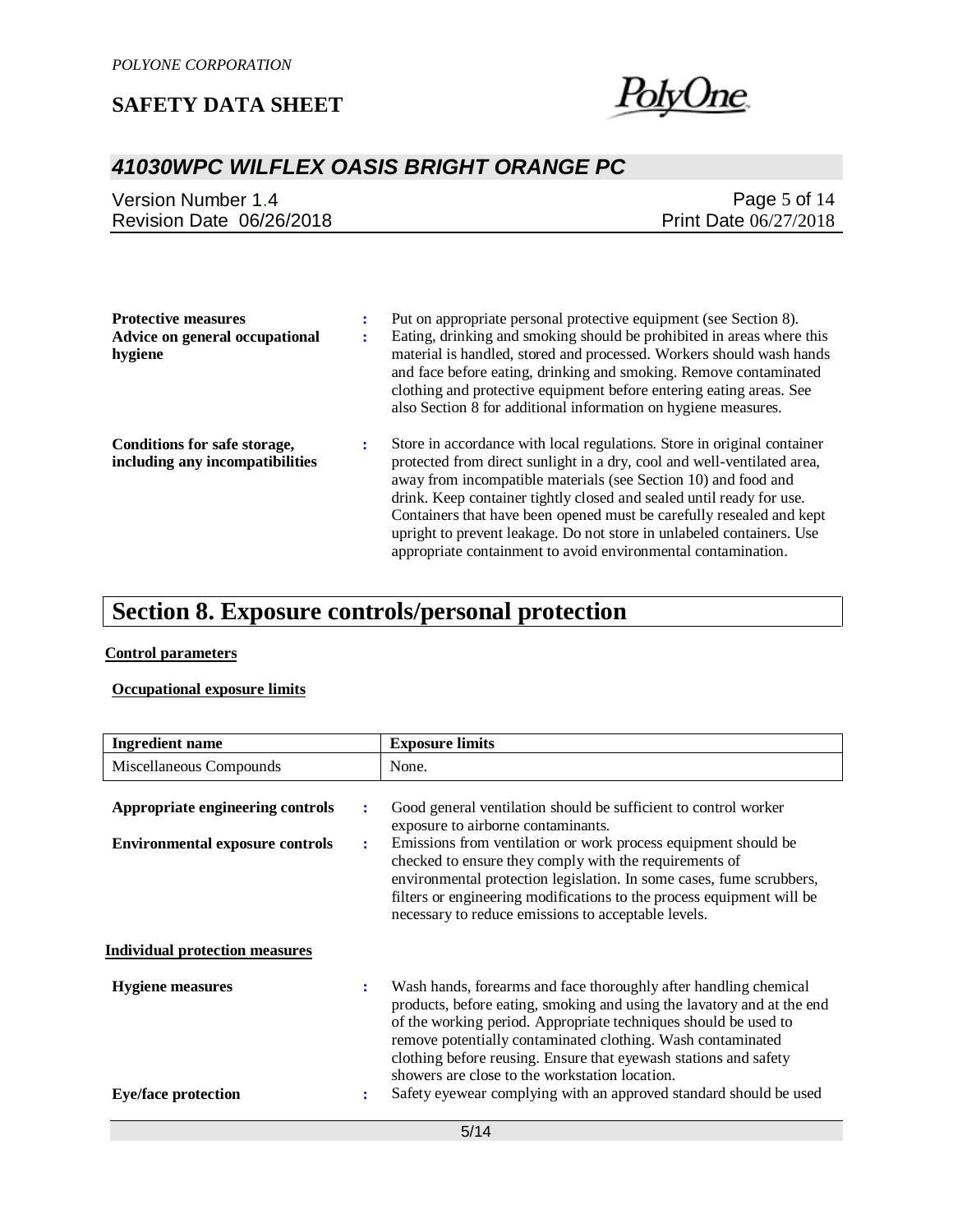

# *41030WPC WILFLEX OASIS BRIGHT ORANGE PC*

| Version Number 1.4       | Page 6 of $14$               |
|--------------------------|------------------------------|
| Revision Date 06/26/2018 | <b>Print Date 06/27/2018</b> |

|                               |   | when a risk assessment indicates this is necessary to avoid exposure to<br>liquid splashes, mists, gases or dusts. If contact is possible, the<br>following protection should be worn, unless the assessment indicates a<br>higher degree of protection: safety glasses with side-shields. |
|-------------------------------|---|--------------------------------------------------------------------------------------------------------------------------------------------------------------------------------------------------------------------------------------------------------------------------------------------|
| <b>Skin protection</b>        |   |                                                                                                                                                                                                                                                                                            |
| <b>Hand protection</b>        | ÷ | Chemical-resistant, impervious gloves complying with an approved<br>standard should be worn at all times when handling chemical products<br>if a risk assessment indicates this is necessary.                                                                                              |
| <b>Body protection</b>        | ÷ | Personal protective equipment for the body should be selected based<br>on the task being performed and the risks involved and should be<br>approved by a specialist before handling this product.                                                                                          |
| Other skin protection         | ÷ | Appropriate footwear and any additional skin protection measures<br>should be selected based on the task being performed and the risks<br>involved and should be approved by a specialist before handling this<br>product.                                                                 |
| <b>Respiratory protection</b> | ÷ | Based on the hazard and potential for exposure, select a respirator that<br>meets the appropriate standard or certification. Respirators must be<br>used according to a respiratory protection program to ensure proper<br>fitting, training, and other important aspects of use.          |

# **Section 9. Physical and chemical properties**

#### **Appearance**

| <b>Physical state</b>            | ፡              | liquid [liquid]              |
|----------------------------------|----------------|------------------------------|
| <b>Color</b>                     | $\ddot{\cdot}$ | ORANGE                       |
| Odor                             | ٠              | Not available.               |
| Odor threshold                   |                | Not available.               |
| pН                               | ٠              | $8.0 - 10.0$                 |
| <b>Melting point</b>             | ÷              | Not available.               |
| <b>Boiling point</b>             |                | Not available.               |
| <b>Flash point</b>               | ÷              | Not applicable               |
| <b>Burning time</b>              | ÷              | Not available.               |
| <b>Burning rate</b>              | ÷              | Not available.               |
| <b>Evaporation rate</b>          | ÷              | Not available.               |
| <b>Flammability</b> (solid, gas) | ٠              | Not available.               |
| Lower and upper explosive        | ÷              | <b>Lower:</b> Not applicable |
| (flammable) limits               |                | <b>Upper:</b> Not applicable |
| Vapor pressure                   |                | $< 1$ mmHg                   |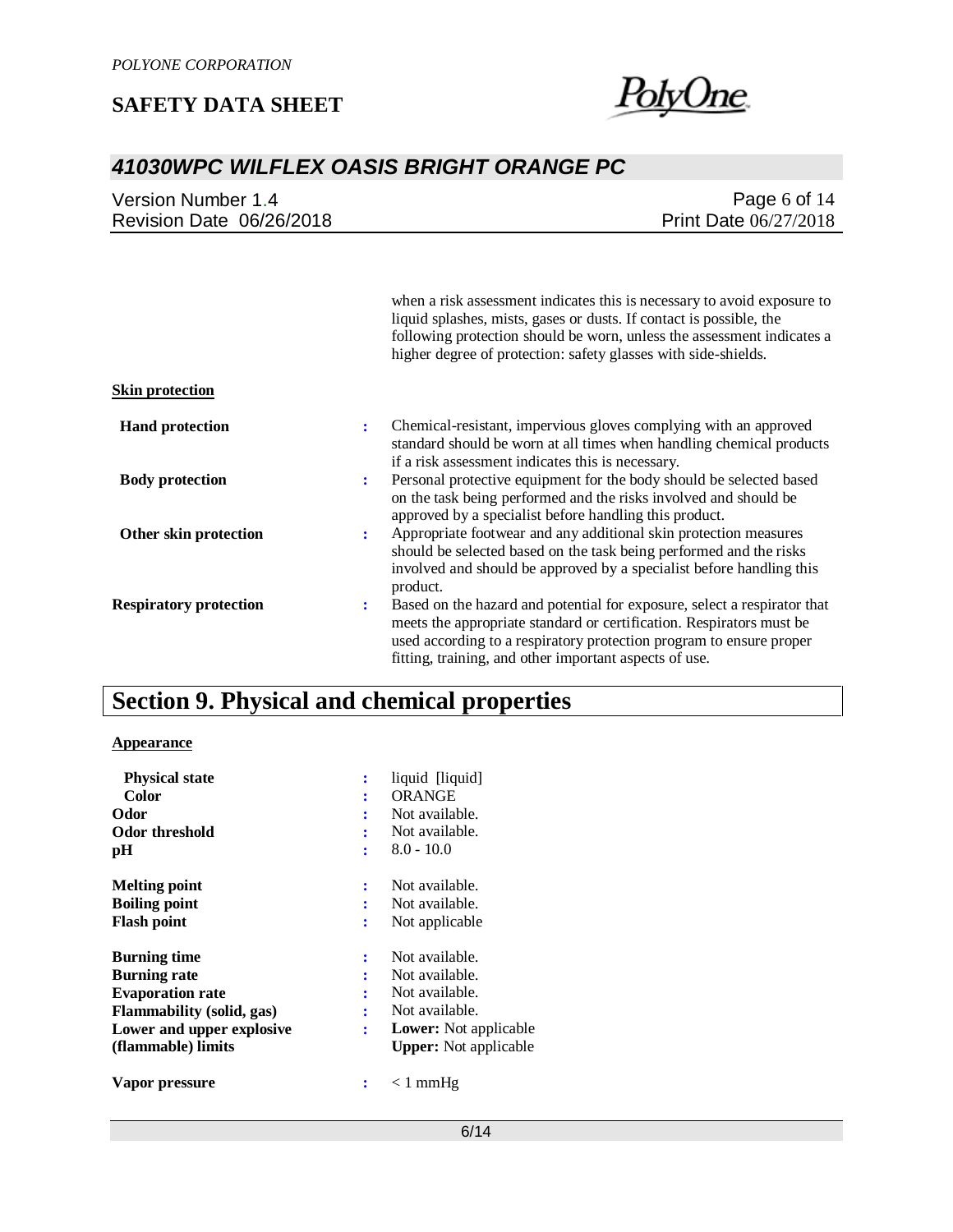

# *41030WPC WILFLEX OASIS BRIGHT ORANGE PC*

Version Number 1.4 Revision Date 06/26/2018

Page 7 of 14 Print Date 06/27/2018

| Vapor density                                     | İ              | Not available.                                                     |
|---------------------------------------------------|----------------|--------------------------------------------------------------------|
| <b>Relative density</b>                           | :              | 1.06                                                               |
| <b>Solubility</b>                                 | $\ddot{\cdot}$ | Not available.                                                     |
| Solubility in water                               | ÷              | Not available.                                                     |
| <b>Partition coefficient: n-</b><br>octanol/water | ÷              | Not available.                                                     |
| <b>Auto-ignition temperature</b>                  | :              | not applicable                                                     |
| <b>Decomposition temperature</b>                  | $\ddot{\cdot}$ | Not available.                                                     |
| SADT                                              | ÷              | Not available.                                                     |
| <b>Viscosity</b>                                  | ÷              | <b>Dynamic:</b> Not available.<br><b>Kinematic:</b> Not available. |

# **Section 10. Stability and reactivity**

| <b>Reactivity</b>                          | ٠ | No specific test data related to reactivity available for this product or<br>its ingredients.           |
|--------------------------------------------|---|---------------------------------------------------------------------------------------------------------|
| <b>Chemical stability</b>                  | ٠ | Stable under recommended storage and handling conditions (see<br>Section 7).                            |
| <b>Possibility of hazardous reactions</b>  | ÷ | Under normal conditions of storage and use, hazardous reactions will<br>not occur.                      |
| <b>Conditions to avoid</b>                 |   | Keep away from extreme heat and oxidizing agents.                                                       |
| <b>Incompatible materials</b>              |   | Keep away from strong acids.<br>Oxidizer.                                                               |
| <b>Hazardous decomposition</b><br>products | ٠ | Under normal conditions of storage and use, hazardous decomposition<br>products should not be produced. |

# **Section 11. Toxicological information**

This mixture has not been evaluated as a whole for health effects. Exposure effects listed are based on existing health data for the individual components which comprise the mixture.

| nearly call for the member components which comprise the immedia |                |                            |
|------------------------------------------------------------------|----------------|----------------------------|
| Information on toxicological effects                             |                |                            |
| <b>Acute toxicity</b>                                            |                |                            |
| <b>Conclusion/Summary</b>                                        | ÷              | Mixture. Not fully tested. |
| <b>Irritation/Corrosion</b>                                      |                |                            |
| <b>Conclusion/Summary</b>                                        |                |                            |
| Skin                                                             | $\ddot{\cdot}$ | Mixture. Not fully tested. |
| Eyes                                                             | ٠              | Mixture. Not fully tested. |
|                                                                  |                | 7/14                       |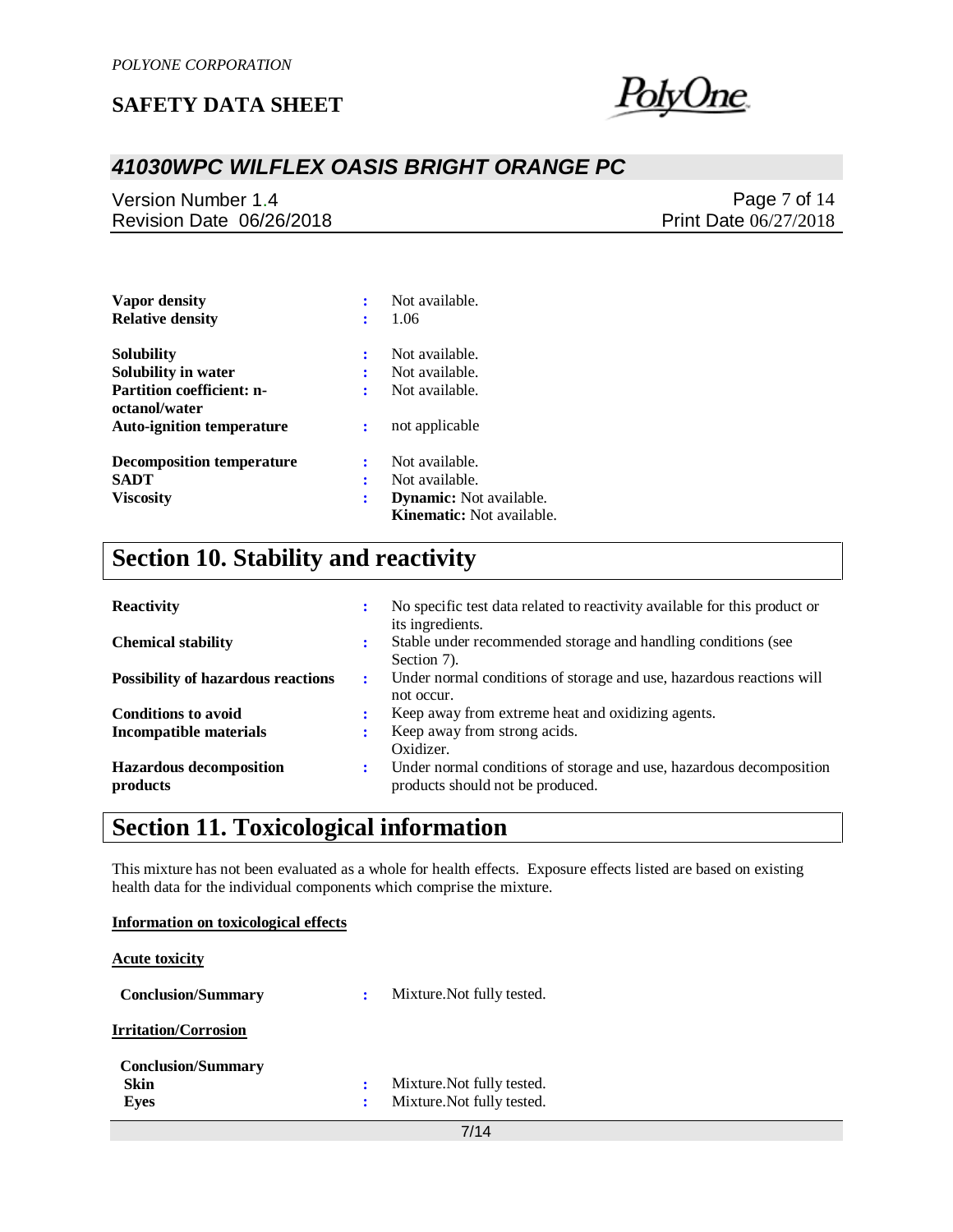<u>PolyOne</u>

# *41030WPC WILFLEX OASIS BRIGHT ORANGE PC*

Version Number 1.4 Revision Date 06/26/2018

Page 8 of 14 Print Date 06/27/2018

| <b>Respiratory</b>                                                                 | ÷                   | Mixture. Not fully tested.                                                                                                                                                                                       |  |  |
|------------------------------------------------------------------------------------|---------------------|------------------------------------------------------------------------------------------------------------------------------------------------------------------------------------------------------------------|--|--|
| Sensitization                                                                      |                     |                                                                                                                                                                                                                  |  |  |
| <b>Conclusion/Summary</b><br><b>Skin</b><br><b>Respiratory</b>                     | ÷<br>÷              | Mixture. Not fully tested.<br>Mixture. Not fully tested.                                                                                                                                                         |  |  |
| <b>Mutagenicity</b>                                                                |                     |                                                                                                                                                                                                                  |  |  |
| <b>Conclusion/Summary</b>                                                          | $\ddot{\cdot}$      | Mixture. Not fully tested.                                                                                                                                                                                       |  |  |
| Carcinogenicity                                                                    |                     |                                                                                                                                                                                                                  |  |  |
| <b>Conclusion/Summary</b>                                                          | ÷                   | Mixture. Not fully tested.                                                                                                                                                                                       |  |  |
| <b>Reproductive toxicity</b>                                                       |                     |                                                                                                                                                                                                                  |  |  |
| <b>Conclusion/Summary</b>                                                          | ÷                   | Mixture. Not fully tested.                                                                                                                                                                                       |  |  |
| <b>Teratogenicity</b>                                                              |                     |                                                                                                                                                                                                                  |  |  |
| <b>Conclusion/Summary</b>                                                          | $\ddot{\cdot}$      | Mixture. Not fully tested.                                                                                                                                                                                       |  |  |
| Specific target organ toxicity (single exposure)<br>Not available.                 |                     |                                                                                                                                                                                                                  |  |  |
| <b>Specific target organ toxicity (repeated exposure)</b><br>Not available.        |                     |                                                                                                                                                                                                                  |  |  |
| <b>Aspiration hazard</b><br>Not available.                                         |                     |                                                                                                                                                                                                                  |  |  |
| Information on likely routes of<br>exposure                                        |                     | : Not available.                                                                                                                                                                                                 |  |  |
| <b>Potential acute health effects</b>                                              |                     |                                                                                                                                                                                                                  |  |  |
| <b>Eye contact</b><br><b>Inhalation</b><br><b>Skin contact</b><br><b>Ingestion</b> | $\ddot{\cdot}$<br>÷ | No known significant effects or critical hazards.<br>No known significant effects or critical hazards.<br>No known significant effects or critical hazards.<br>No known significant effects or critical hazards. |  |  |
|                                                                                    |                     | Symptoms related to the physical, chemical and toxicological characteristics                                                                                                                                     |  |  |
| <b>Eye contact</b>                                                                 | $\ddot{\cdot}$      | No specific data.                                                                                                                                                                                                |  |  |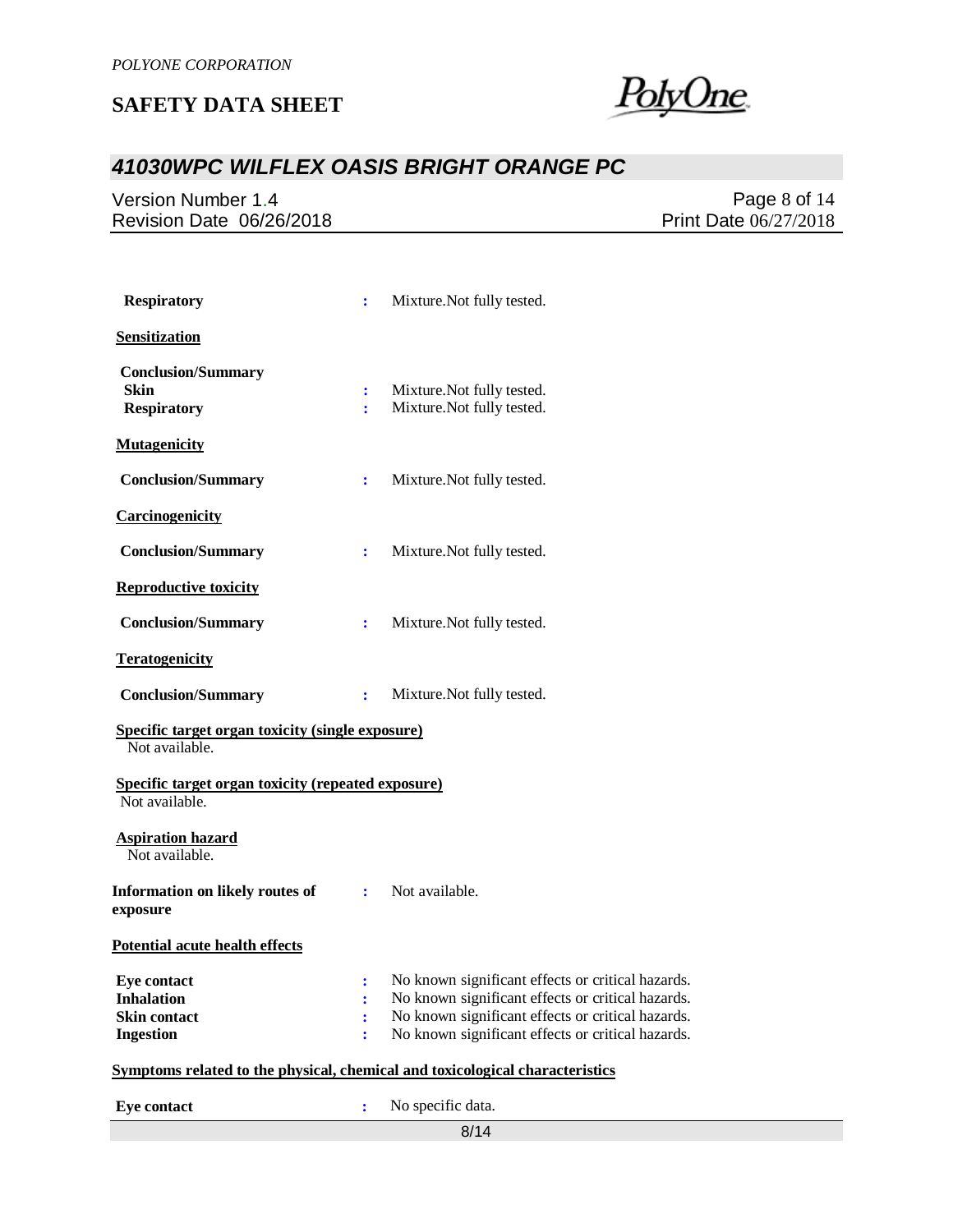

## *41030WPC WILFLEX OASIS BRIGHT ORANGE PC*

Version Number 1.4 Revision Date 06/26/2018

Page 9 of 14 Print Date 06/27/2018

| <b>Inhalation</b>   | : No specific data. |
|---------------------|---------------------|
| <b>Skin contact</b> | : No specific data. |
| Ingestion           | : No specific data. |

#### **Delayed and immediate effects as well as chronic effects from short and long-term exposure**

#### **Short term exposure**

| <b>Potential immediate effects</b><br><b>Potential delayed effects</b> | ÷              | Not available.<br>Not available.                  |
|------------------------------------------------------------------------|----------------|---------------------------------------------------|
| Long term exposure                                                     |                |                                                   |
| <b>Potential immediate effects</b><br><b>Potential delayed effects</b> | ÷<br>÷         | Not available.<br>Not available.                  |
| <b>Potential chronic health effects</b>                                |                |                                                   |
| <b>Conclusion/Summary</b>                                              | ÷              | Mixture. Not fully tested.                        |
| General                                                                | ÷              | No known significant effects or critical hazards. |
| Carcinogenicity                                                        | $\ddot{\cdot}$ | No known significant effects or critical hazards. |
| <b>Mutagenicity</b>                                                    | $\ddot{\cdot}$ | No known significant effects or critical hazards. |
| <b>Teratogenicity</b>                                                  | ፡              | No known significant effects or critical hazards. |
| <b>Developmental effects</b>                                           | $\ddot{\cdot}$ | No known significant effects or critical hazards. |
| <b>Fertility effects</b>                                               | $\ddot{\cdot}$ | No known significant effects or critical hazards. |
| <b>Numerical measures of toxicity</b>                                  |                |                                                   |

#### **Acute toxicity estimates**

Not available.

# **Section 12. Ecological information**

#### **Toxicity**

| <b>Conclusion/Summary</b>            | Not available. |
|--------------------------------------|----------------|
| <b>Persistence and degradability</b> |                |
| <b>Conclusion/Summary</b>            | Not available. |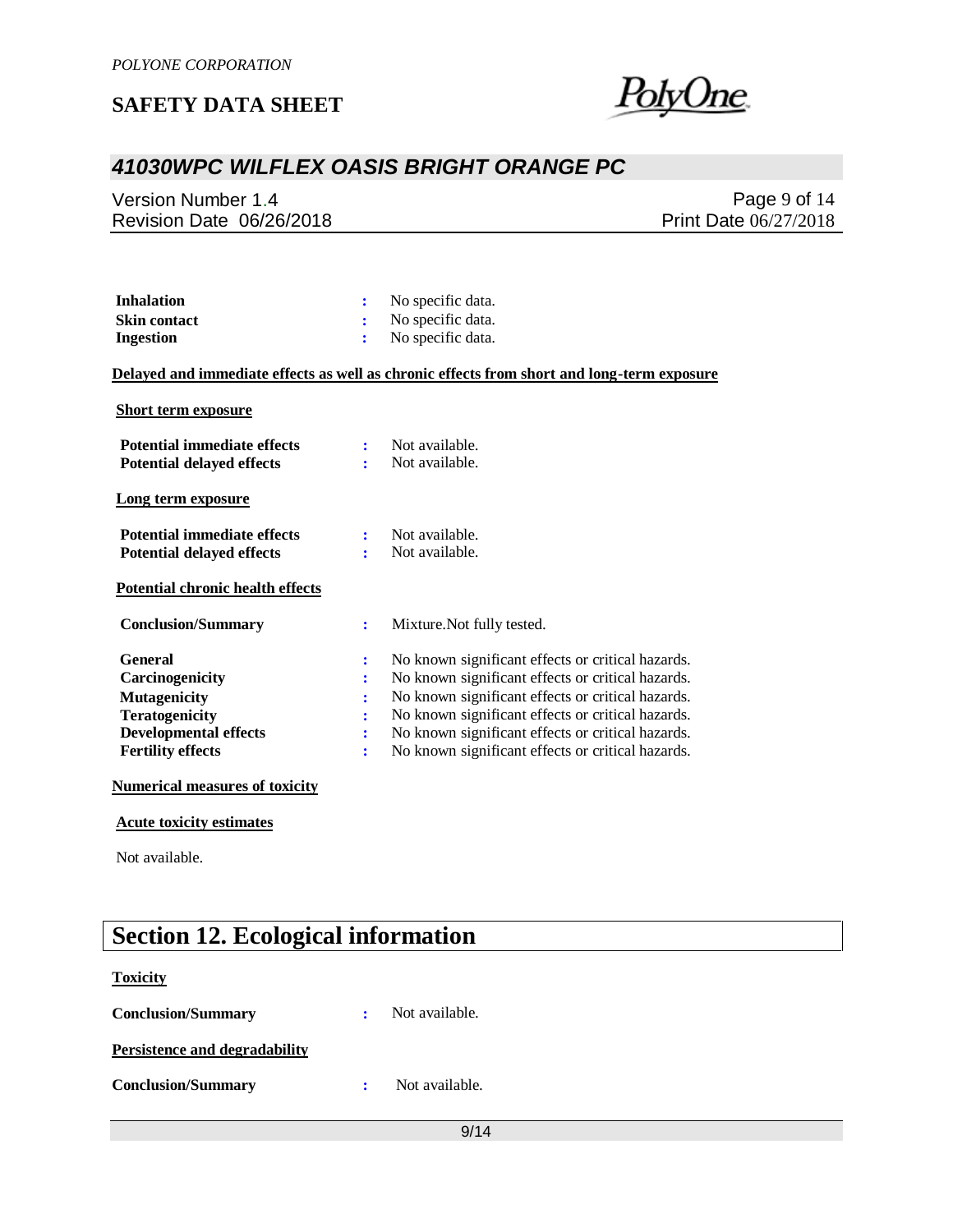'olyUne

### *41030WPC WILFLEX OASIS BRIGHT ORANGE PC*

| Version Number 1.4       | Page 10 of $14$              |
|--------------------------|------------------------------|
| Revision Date 06/26/2018 | <b>Print Date 06/27/2018</b> |

### **Bioaccumulative potential**

Not available.

**Mobility in soil**

| Soil/water partition coefficient | Not available.                                    |
|----------------------------------|---------------------------------------------------|
| (KOC)<br>Other adverse effects   | No known significant effects or critical hazards. |
|                                  |                                                   |

# **Section 13. Disposal considerations**

**Disposal methods :** The generation of waste should be avoided or minimized wherever possible. Disposal of this product, solutions and any by-products should at all times comply with the requirements of environmental protection and waste disposal legislation and any regional local authority requirements. Dispose of surplus and non-recyclable products via a licensed waste disposal contractor. Waste should not be disposed of untreated to the sewer unless fully compliant with the requirements of all authorities with jurisdiction. Waste packaging should be recycled. Incineration or landfill should only be considered when recycling is not feasible. This material and its container must be disposed of in a safe way. Empty containers or liners may retain some product residues. Avoid dispersal of spilled material and runoff and contact with soil, waterways, drains and sewers.

**United States - RCRA Acute hazardous waste "P" List:** Not listed

**United States - RCRA Toxic hazardous waste "U" List:** Not listed

# **Section 14. Transport information**

| <b>U.S.DOT 49CFR</b><br>Ground/Air/Water | : Not regulated for transportation.     |
|------------------------------------------|-----------------------------------------|
| International Air<br>ICAO/IATA           | : Consult mode specific transport rules |
| International Water<br><b>IMO/IMDG</b>   | Consult mode specific transport rules   |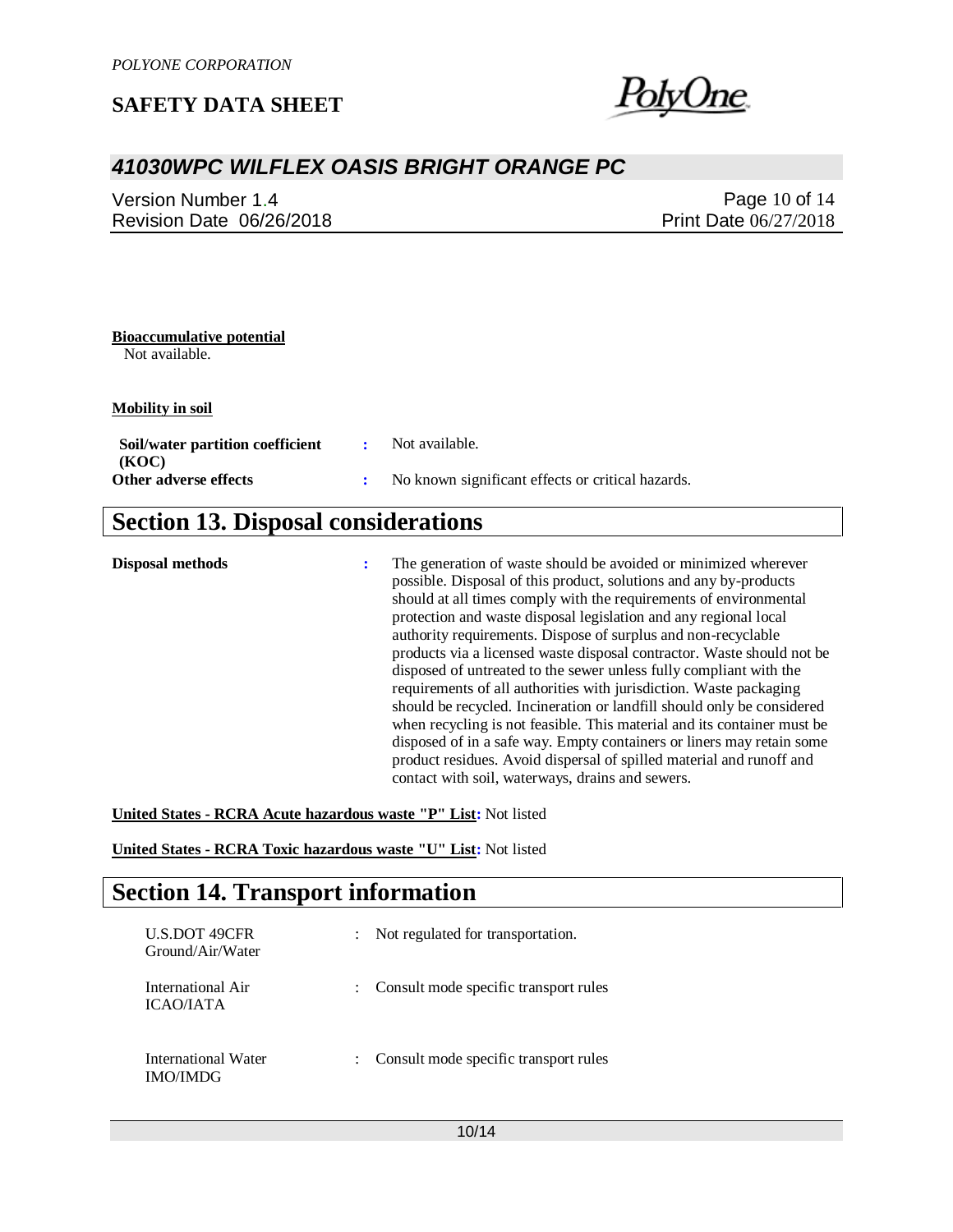<u>PolyOne</u>

# *41030WPC WILFLEX OASIS BRIGHT ORANGE PC*

Version Number 1.4 Revision Date 06/26/2018

Page 11 of 14 Print Date 06/27/2018

# **Section 15. Regulatory information**

| <b>U.S. Federal regulations</b>                                               | ÷                    | United States - TSCA 12(b) - Chemical export notification: None<br>of the components are listed.<br>United States - TSCA 4(a) - Final Test Rules: Not listed<br>United States - TSCA 4(a) - ITC Priority list: Not listed<br>United States - TSCA 4(a) - Proposed test rules: Not listed<br>United States - TSCA 4(f) - Priority risk review: Not listed<br>United States - TSCA 5(a)2 - Final significant new use rules: Not<br>listed<br>United States - TSCA 5(a)2 - Proposed significant new use rules:<br>Not listed<br>United States - TSCA 5(e) - Substances consent order: Not listed<br>United States - TSCA 6 - Final risk management: Not listed<br>United States - TSCA 6 - Proposed risk management: Not listed<br>United States - TSCA 8(a) - Chemical risk rules: Not listed<br>United States - TSCA 8(a) - Dioxin/Furane precusor: Not listed<br>United States - TSCA 8(a) - Chemical Data Reporting (CDR): Not<br>determined<br>United States - TSCA 8(a) - Preliminary assessment report<br>(PAIR): Not listed<br>United States - TSCA 8(c) - Significant adverse reaction (SAR):<br>Not listed<br>United States - TSCA 8(d) - Health and safety studies: Not listed<br>United States - EPA Clean water act (CWA) section 307 - Priority<br><b>pollutants:</b> Not listed<br>United States - EPA Clean water act (CWA) section 311 -<br>Hazardous substances: Not listed<br>United States - EPA Clean air act (CAA) section 112 - Accidental<br>release prevention - Flammable substances: Not listed<br>United States - EPA Clean air act (CAA) section 112 - Accidental |
|-------------------------------------------------------------------------------|----------------------|---------------------------------------------------------------------------------------------------------------------------------------------------------------------------------------------------------------------------------------------------------------------------------------------------------------------------------------------------------------------------------------------------------------------------------------------------------------------------------------------------------------------------------------------------------------------------------------------------------------------------------------------------------------------------------------------------------------------------------------------------------------------------------------------------------------------------------------------------------------------------------------------------------------------------------------------------------------------------------------------------------------------------------------------------------------------------------------------------------------------------------------------------------------------------------------------------------------------------------------------------------------------------------------------------------------------------------------------------------------------------------------------------------------------------------------------------------------------------------------------------------------------------------------------------------------------------------------------|
|                                                                               |                      | release prevention - Toxic substances: Not listed<br><b>United States - Department of commerce - Precursor chemical:</b><br>Not listed                                                                                                                                                                                                                                                                                                                                                                                                                                                                                                                                                                                                                                                                                                                                                                                                                                                                                                                                                                                                                                                                                                                                                                                                                                                                                                                                                                                                                                                      |
| <b>Clean Air Act Section 112(b)</b><br><b>Hazardous Air Pollutants (HAPs)</b> | $\ddot{\cdot}$       | Not listed                                                                                                                                                                                                                                                                                                                                                                                                                                                                                                                                                                                                                                                                                                                                                                                                                                                                                                                                                                                                                                                                                                                                                                                                                                                                                                                                                                                                                                                                                                                                                                                  |
| <b>Clean Air Act Section 602 Class I</b><br><b>Substances</b>                 | ÷                    | Not listed                                                                                                                                                                                                                                                                                                                                                                                                                                                                                                                                                                                                                                                                                                                                                                                                                                                                                                                                                                                                                                                                                                                                                                                                                                                                                                                                                                                                                                                                                                                                                                                  |
| <b>Clean Air Act Section 602 Class II</b><br><b>Substances</b>                | ÷                    | Not listed                                                                                                                                                                                                                                                                                                                                                                                                                                                                                                                                                                                                                                                                                                                                                                                                                                                                                                                                                                                                                                                                                                                                                                                                                                                                                                                                                                                                                                                                                                                                                                                  |
| <b>DEA List I Chemicals (Precursor</b><br><b>Chemicals</b> )                  | $\ddot{\phantom{a}}$ | Not listed                                                                                                                                                                                                                                                                                                                                                                                                                                                                                                                                                                                                                                                                                                                                                                                                                                                                                                                                                                                                                                                                                                                                                                                                                                                                                                                                                                                                                                                                                                                                                                                  |
| <b>DEA List II Chemicals (Essential</b>                                       | ÷                    | Not listed                                                                                                                                                                                                                                                                                                                                                                                                                                                                                                                                                                                                                                                                                                                                                                                                                                                                                                                                                                                                                                                                                                                                                                                                                                                                                                                                                                                                                                                                                                                                                                                  |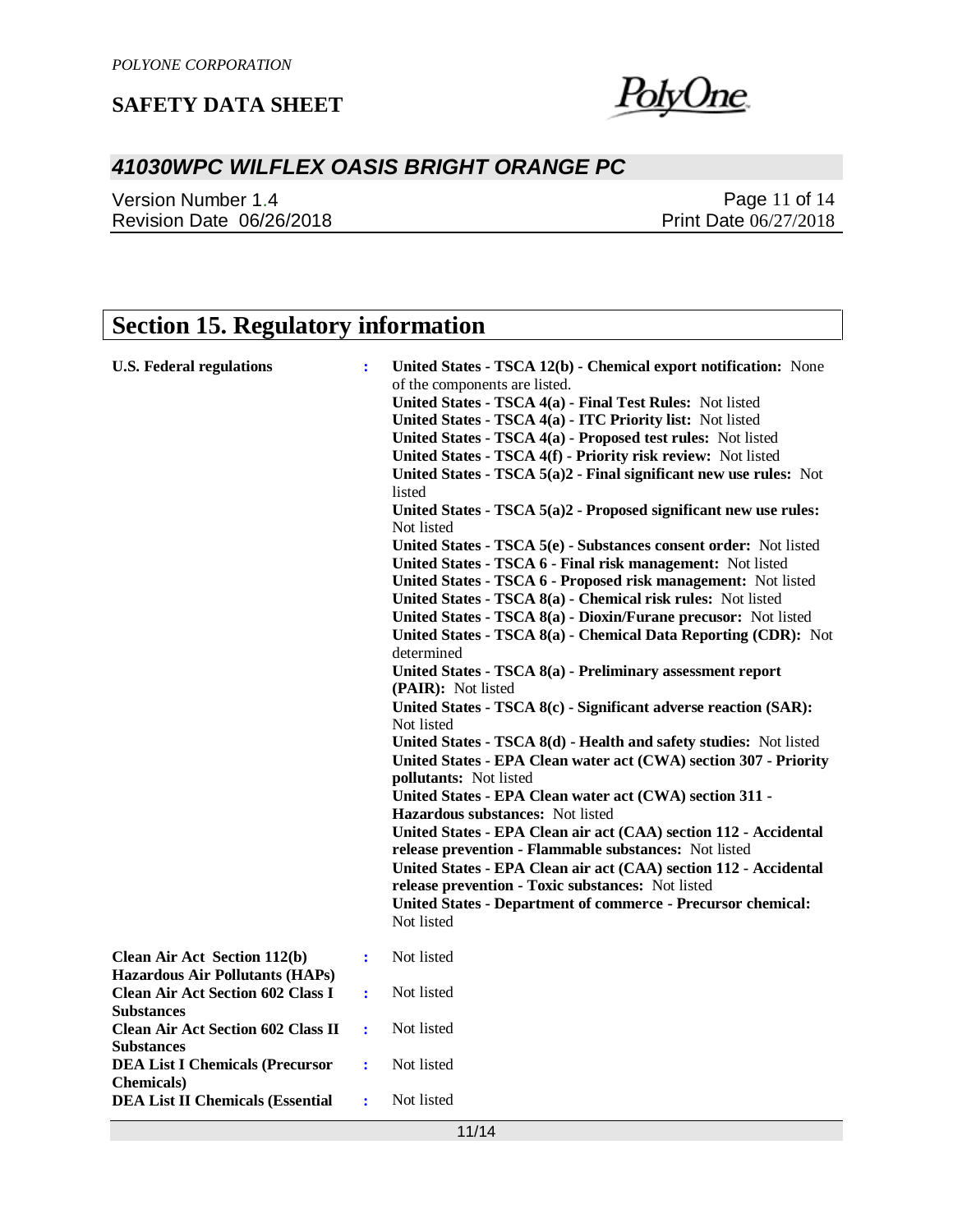### *41030WPC WILFLEX OASIS BRIGHT ORANGE PC*

Version Number 1.4 Revision Date 06/26/2018

Page 12 of 14 Print Date 06/27/2018

**Chemicals)**

#### **US. EPA CERCLA Hazardous Substances (40 CFR 302)**

not applicable

#### **SARA 311/312**

**Classification :** Not applicable.

#### **Composition/information on ingredients**

No products were found. **SARA 313** Not applicable.

#### **State regulations**

| <b>Massachusetts</b> | None of the components are listed. |  |
|----------------------|------------------------------------|--|
| <b>New York</b>      | None of the components are listed. |  |
| <b>New Jersey</b>    | None of the components are listed. |  |
| <b>Pennsylvania</b>  | None of the components are listed. |  |
|                      |                                    |  |

#### **California Prop. 65**

This PolyOne product does not contain any chemical known to the State of California to cause cancer, or birth defects or other reproductive harm, in concentrations that require a warning notice under California's Proposition 65. This statement relies in part on information provided by the buyer of this PolyOne product. PolyOne does not control or have complete knowledge of the end uses to which that buyer or any other entity in the chain of distribution and marketing may put this PolyOne product. Therefore, the buyer of this PolyOne product, each entity that uses this PolyOne product in formulating another product, and each entity in the chain of distribution and marketing of any product that includes the material in this PolyOne product must make its own decision as to giving a Proposition 65 warning.

|                  | United States inventory (TSCA 8b) : All components are listed or exempted. |
|------------------|----------------------------------------------------------------------------|
| Canada inventory | All components are listed or exempted.                                     |

#### **International regulations**

| Inventory list |  |
|----------------|--|
|                |  |

| <b>Australia</b>         | Not determined.                        |
|--------------------------|----------------------------------------|
| Canada                   | All components are listed or exempted. |
| China                    | Not determined.                        |
| <b>Europe inventory</b>  | All components are listed or exempted. |
| Japan                    | Not determined.                        |
| <b>New Zealand</b>       | Not determined.                        |
| <b>Philippines</b>       | Not determined.                        |
| <b>Republic of Korea</b> | Not determined.                        |
| <b>Taiwan</b>            | Not determined.                        |
| <b>Turkey</b>            | Not determined.                        |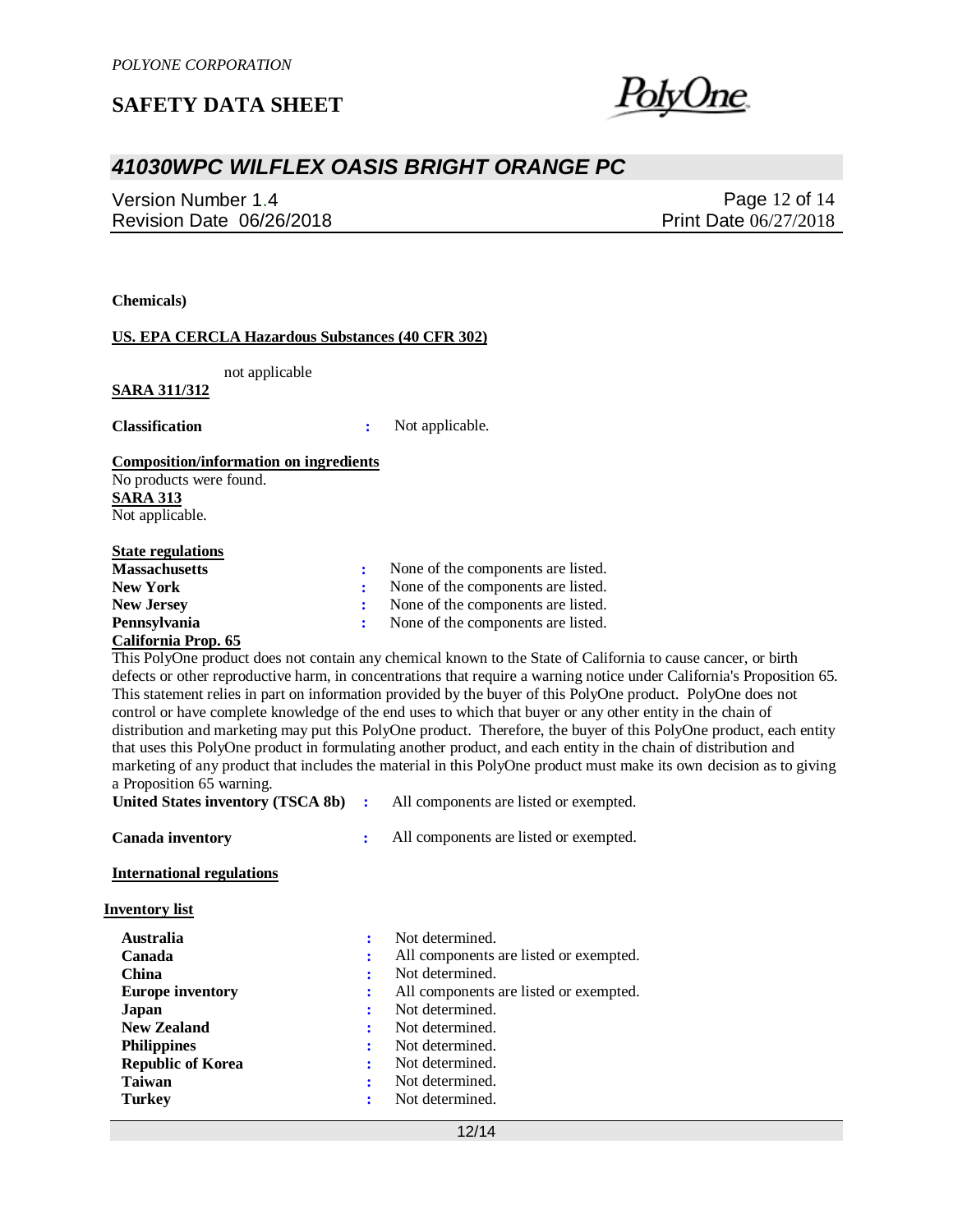### *41030WPC WILFLEX OASIS BRIGHT ORANGE PC*

Version Number 1.4 Revision Date 06/26/2018

Page 13 of 14 Print Date 06/27/2018

**United States :** All components are listed or exempted.

## **Section 16. Other information**

**Hazardous Material Information System (U.S.A.)**

| <b>Health</b>           |  |
|-------------------------|--|
| <b>Flammability</b>     |  |
| <b>Physical hazards</b> |  |
|                         |  |

**Caution: HMIS® ratings are based on a 0-4 rating scale, with 0 representing minimal hazards or risks, and 4 representing significant hazards or risks. Although HMIS® ratings and the associated label are not required on SDSs or products leaving a facility under 29 CFR 1910.1200, the preparer may choose to provide them. HMIS® ratings are to be used with a fully implemented HMIS® program. HMIS® is a registered trademark and service mark of the American Coatings Association, Inc.**

**The customer is responsible for determining the PPE code for this material. For more information on HMIS® Personal Protective Equipment (PPE) codes, consult the HMIS® Implementation Manual. History**

| Date of printing               | 06/27/2018                                                                          |
|--------------------------------|-------------------------------------------------------------------------------------|
| Date of issue/Date of revision | 06/26/2018                                                                          |
| Date of previous issue         | 09/22/2017                                                                          |
| <b>Version</b>                 | 1.4                                                                                 |
| <b>Key to abbreviations</b>    | $ATE = Acute Toxicity Estimate$                                                     |
|                                | $BCF = Bioconcentration Factor$                                                     |
|                                | $\text{GHS} = \text{Globally Harmonized System of Classification and Labelling of}$ |
|                                | <b>Chemicals</b>                                                                    |
|                                | $IATA = International Air Transport Association$                                    |
|                                | $\text{IRC}$ = Intermediate Bulk Container                                          |
|                                | $IMDG = International\,$ Maritime Dangerous Goods                                   |
|                                | $LogPow = logarithm$ of the octanol/water partition coefficient                     |
|                                | $MARPOL = International Convention for the Prevention of Pollution From$            |
|                                | Ships, 1973 as modified by the Protocol of 1978. ("Marpol" = marine                 |
|                                | pollution)                                                                          |
|                                | $UN = United Nations$                                                               |
| <b>References</b>              | Not available.                                                                      |

#### **Notice to reader**

**To the best of our knowledge, the information contained herein is accurate. However, neither the abovenamed supplier, nor any of its subsidiaries, assumes any liability whatsoever for the accuracy or completeness of the information contained herein. Final determination of suitability of any material is the sole responsibility of the user. All materials may present unknown hazards and should be used with caution. Although certain hazards are described herein, we cannot guarantee that these are the only hazards that**